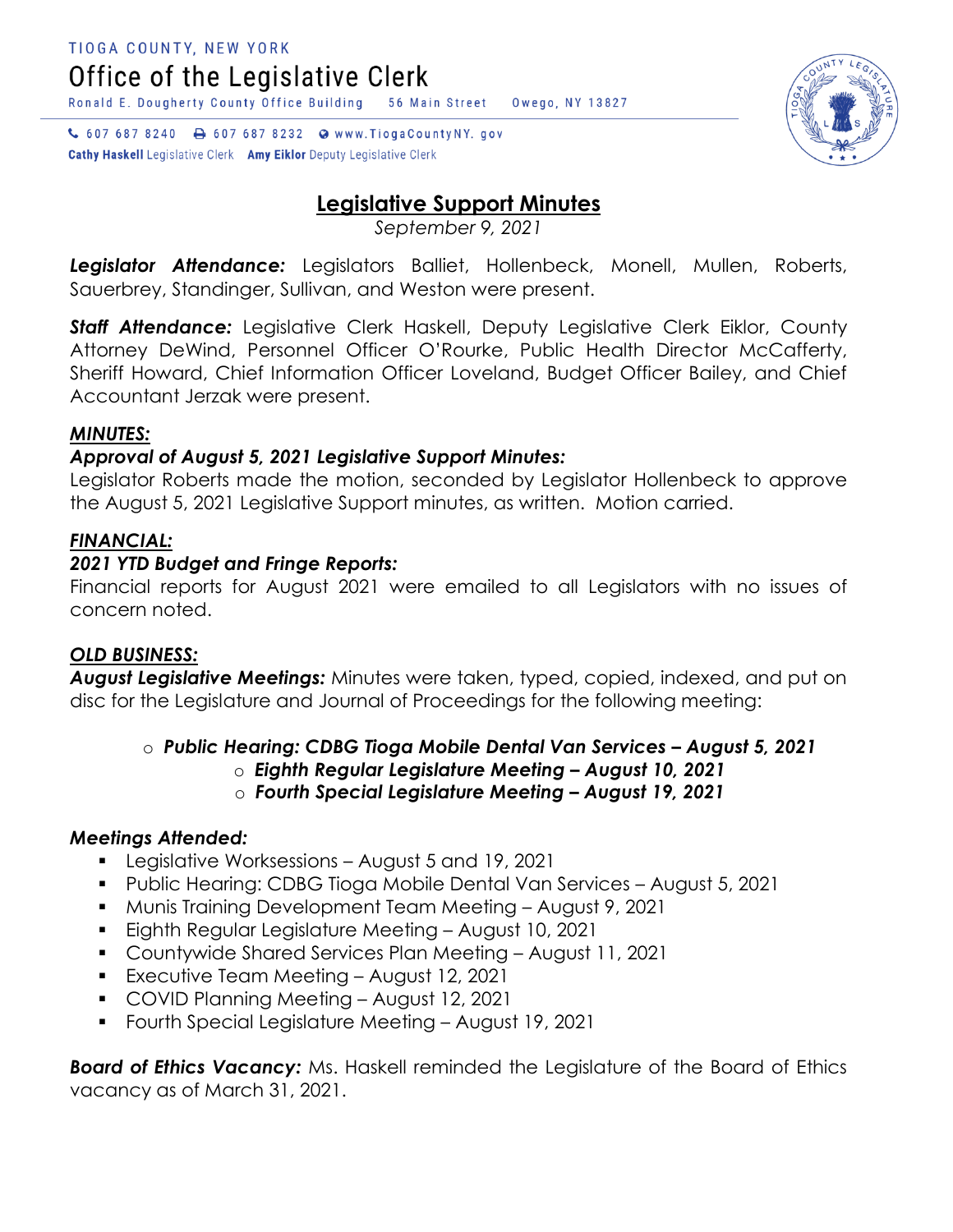#### TIOGA COUNTY, NEW YORK Office of the Legislative Clerk Ronald E. Dougherty County Office Building 56 Main Street Owego, NY 13827 ↓ 607 687 8240 → 607 687 8232 ● www.TiogaCountyNY.gov

**Cathy Haskell** Legislative Clerk Amy Eiklor Deputy Legislative Clerk



**911 Surcharge Bill** – With the recent NYS governorship change, Ms. Haskell reported she contacted Senator Akshar's Office regarding the 911 Surcharge Bill and whether any additional action was required on the part of the County. Ms. Haskell reported the Senator's Office indicated no further action is required and the Bill is awaiting Governor Hochul's signature.

**NYSAC Inaugural Luncheon –** Ms. Haskell reported she will be attending the NYSAC Inaugural Luncheon on September 14, 2021 as Chairwoman Sauerbrey will be swornin as the NYSAC President.

*Munis Trainings:* Ms. Haskell reported the County's in-house Munis trainings are resuming in September, as she will be conducting an Accounts Payable training on September 28, 2021.

In addition, the Munis Development Team expressed interest in additional module training through Tyler Technologies for Fixed Assets, Contract Entry, Project Ledger and Grant Accounting, and Payroll (specifically related to the NYS Enhanced Retirement). Ms. Haskell reported she is working with our Tyler Technologies Project Manager to schedule implementers to conduct these webinar trainings. Ms. Haskell reported the Fixed Asset training is scheduled for September 24, 2021 and, in addition to the Munis Development Team, County Clerk Klett and the new Director of Assets and Record Management, Tracy Savard, will also be in attendance.

#### **NEW BUSINESS:**

**Fifth Special Legislature Meeting -** This meeting was held just prior to the commencement of the September 9, 2021 Legislative Worksession for Legislature consideration of the following resolution presented by the Department of Public Works:

o *Award Bridge Preventative Maintenance Phase VII, PIN 9754.31 Construction Contract*

*Ninth Regular Legislature Meeting – September 16, 2021 –* Ms. Haskell reported the September Legislature meeting has been rescheduled to September 16<sup>th</sup> at 12:00 p.m. with Finance, Legal & Safety Committee meeting just prior at 10:30 a.m.

o **Prayer, Pledge, Voting Process -** Legislator Mullen will lead the Legislature in the prayer, pledge, and voting process.